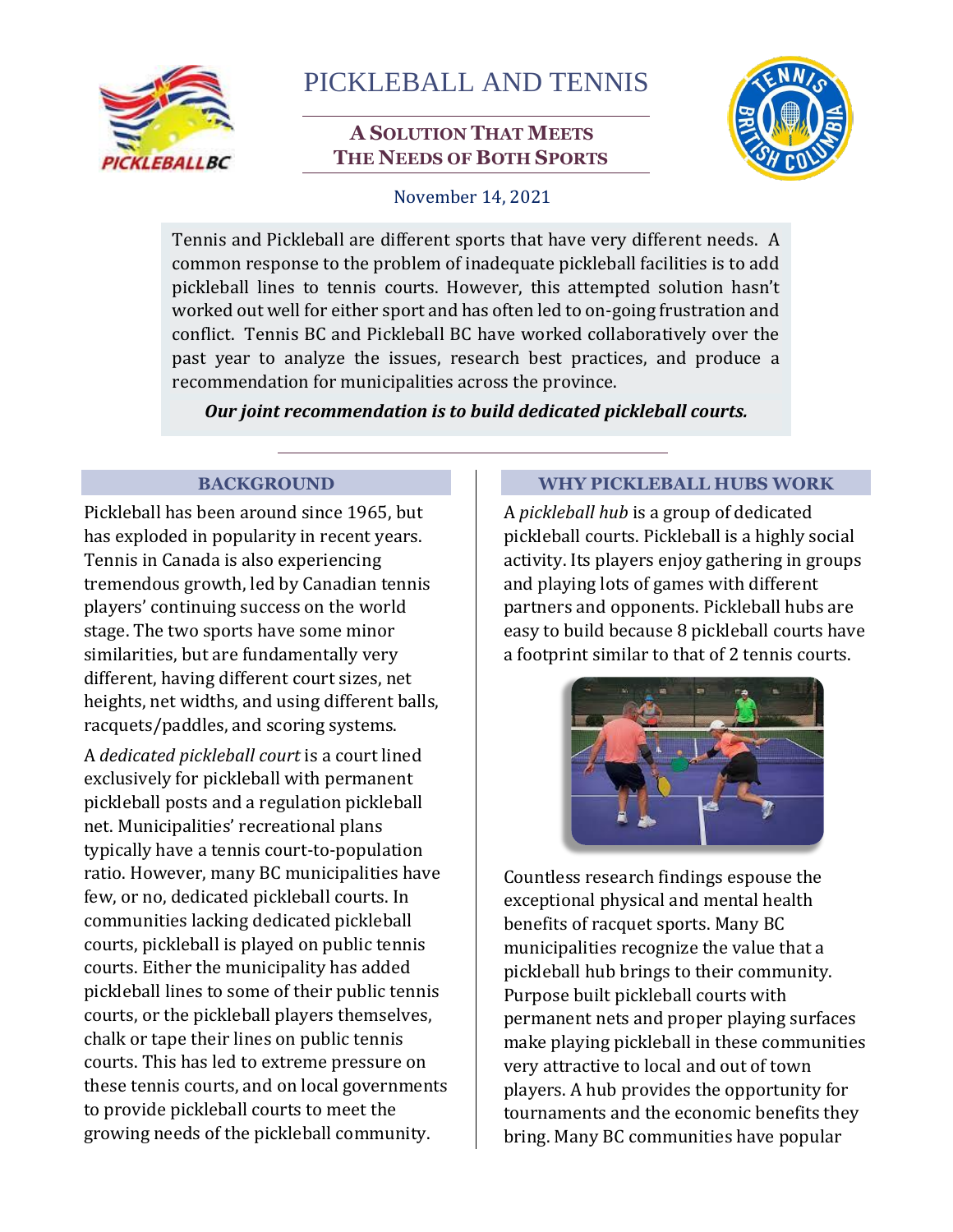pickleball hubs. These include (# of courts): Chemainus (6), Penticton (6), West Kelowna (12), Kelowna (12,4), Vernon (12 indoor), Cranbrook (8), Prince George (6) North Saanich (4), North Vancouver (5), Delta (8,4,3), Terrace (4), and Christina Lake (6). The critical message here is that a single hub can have a positive impact on a community.

#### **ISSUES WITH DUAL-PURPOSE COURTS**

## **Different Courts**

Some BC municipalities have added pickleball court lines to a number of their tennis courts, expecting pickleball players to simply use the tennis net. Because a tennis net is higher than a pickleball net, pickleball players will sometimes hang heavy objects on the nets to lower them. Other players bring tools to lower the net. Tennis nets are not designed to be repeatedly lowered and raised. This practice damages the nets, significantly increasing the capital costs for municipalities to maintain these courts. A tennis net is also wider than a pickleball net. Having to play with nets that are too high and too wide would be unsatisfactory for anyone playing any sport that involves a net.

## **Different Sports**

Tennis players usually play multiple sets, each lasting about half an hour. If others are waiting, players must limit their time on public courts to 30 minutes or one set and then wait their turn to return to the court. Pickleball games are played to 11 points, which usually takes much less time than a set of tennis. Players typically rotate on and off the court over a couple of hours. When courts are being shared by the two sports, this difference in usage has led to heated conflict, and animosity between the tennis and pickleball participants.

Municipal tennis courts have been purpose built for tennis. They are often located in urban parks in residential areas. The sound of

pickleball play is "sharper", and travels farther, than the sound of tennis play. Also, pickleball players tend to organize games for larger groups of players than tennis players do. Thus, the proximity of tennis courts to surrounding residences, and the amount of parking provided at tennis courts, may both be inappropriate for pickleball play.



Painting pickleball lines on tennis courts creates two dissatisfied sports groups, and the resulting conflict inevitably ends up at City Hall. If the dual-purpose courts are poorly located then neighbourhood complaints also ensue. Building pickleball hubs in suitable locations, and then removing pickleball lines from tennis courts, allows both sports to be enjoyed without complaints from either group or from neighbours.

Under no circumstance are we advocating for the loss of pickleball courts. Where pickleball courts have already been added to a tennis court(s), this situation should remain until dedicated pickleball courts have been built.

#### **ADVANTAGES OF PICKLEBALL HUBS**

Pickleball BC and Tennis BC are both advocating for pickleball hubs as the best long-term solution for municipalities with large or avid pickleball communities.

- Provides a multi-court facility without requiring a large parcel of land
- Eliminates conflict with tennis players on shared courts
- Provides pickleball players with proper courts and nets
- Provides a centralized location for recreational and tournament play